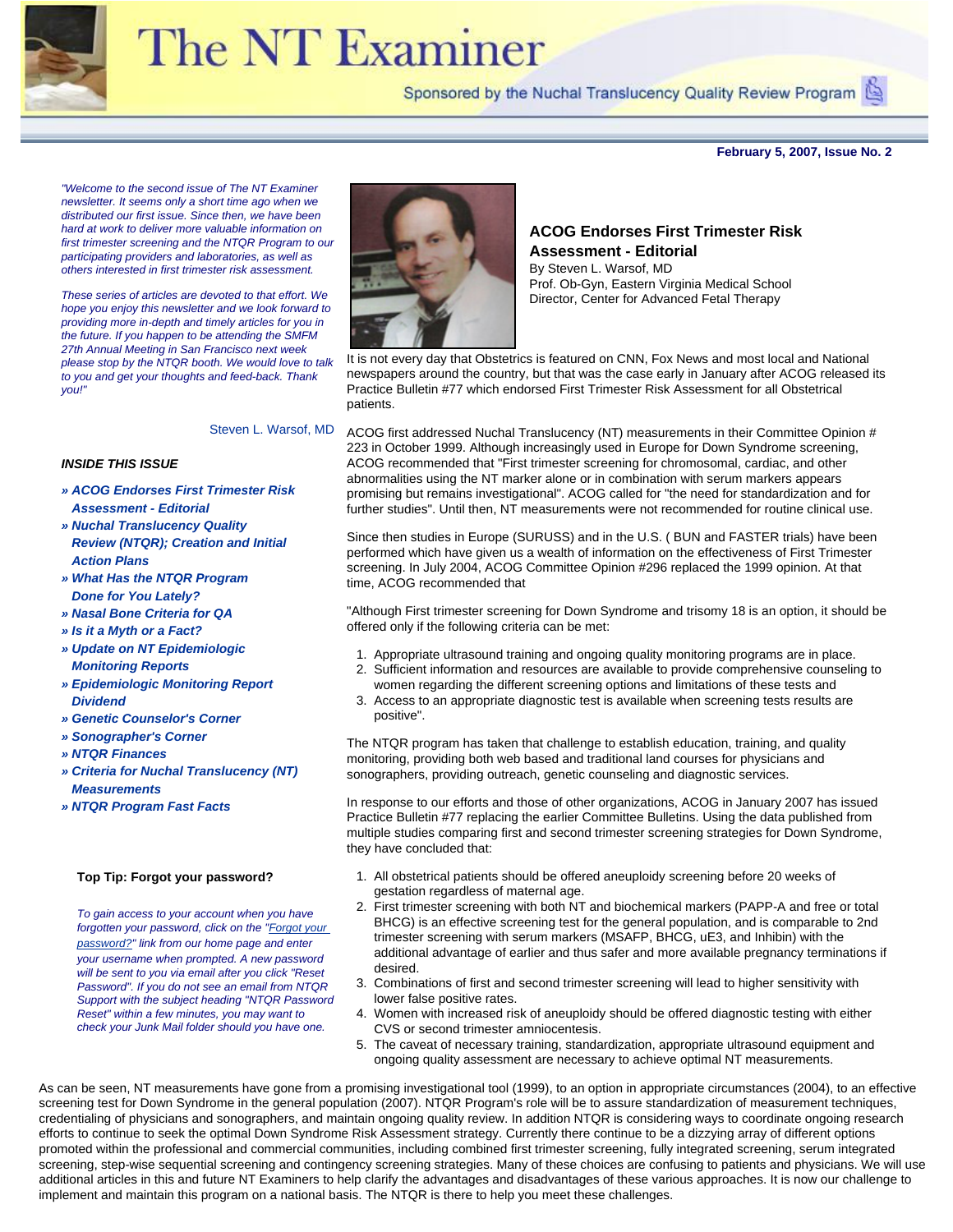# **Nuchal Translucency Quality Review (NTQR); Creation and Initial Action Plans**

<span id="page-1-0"></span>By Richard Depp, MD President, Maternal Fetal Medicine Foundation Member of the NTOC Executive VP, Society for Maternal Fetal Medicine

The *Society for Maternal Fetal Medicine* (SMFM) recognized the importance of establishing a nationally respected, consensus-based Nuchal Translucency (NT) quality review program. Approximately two years ago a financially independent (administratively and financially) not-for-profit organization, the *Maternal Fetal Medicine Foundation* (MFMF) was created by six clinical leaders nominated by the SMFM for their expertise to create and manage the *Nuchal Translucency Quality Review* program. The current MFMF Board members are Drs. Mary D'Alton, Richard Depp, Roger Newman, Dan O'Keeffe, Larry Platt, and Ronald Wapner.

The first four actions of the MFM Foundation were to:

- 1. establish a NT Oversight Committee to oversee the development of the NTQR program a nationally recognized, consensus-based education and quality review program that would be responsive to the circumstances and needs of American clinicians and
- 2. develop a business plan including anticipated programs, associated expenses and strategies to pay for the program's activities;
- 3. contract with an experienced data management and website management organization to develop a website that would allow virtually all program activities to be managed electronically; and
- 4. identify and develop a collaborative and responsive relationship with the key participants involved in prenatal screening
	- a. clinicians (MFMs, Obs, Radiologists, Geneticists);
	- b. non-physician sonographers (SDMS);
	- c. professional societies (ACOG, ACR, AIUM, ACOOG, SDMS & NSGC);
	- d. commercial and private analyte laboratories.

# <span id="page-1-1"></span>**What Has the NTQR Program Done for You Lately?**

By Richard Depp, MD President, Maternal Fetal Medicine Foundation Member of the NTOC Executive VP, Society for Maternal Fetal Medicine

**NT CPT Codes (76813 and 76814):** Several members of the NTQR and members of the SMFM Coding Committee were instrumental in the creation of two new CPT codes for Nuchal Translucency risk assessment. These new codes are usable as either stand-alone or add-on codes, and will allow practices to properly code and bill for the added work of NT measurements. The codes 76813/76814 include three components: fetal viability, crown/rump measurement and nuchal thickness. These codes are effective on January 1, 2007. They are as follows:

- **76813** Ultrasound, pregnant uterus, real time with image documentation, first trimester fetal nuchal translucency measurement, transabdominal or transvaginal approach; single or first gestation.
- **76814** each additional gestation (List separately in addition to code for primary procedure)



<span id="page-1-2"></span>

**Nasal Bone Criteria for QA** By Beryl Benacerraf & Alfred Abuhamad

The detection of the nasal bone is technically challenging, and as such requires proper training and expertise. If everyone uses the same strict uniform criteria, the outcome of the screening will be optimal, where as individualizing the methods will lead to vastly inaccurate results.

The criteria that NTQR has set forth for assessing the presence or absence of the nasal bone ossification is as follows:

- 1. The fetus must be in a midsagittal plane, similar to the plane required for measuring the nuchal translucency. The facial profile must be well defined and the tip of the nose well seen.
- 2. The image must be magnified sufficiently so that the fetal head and upper torso occupy the majority of the image. This criterion is the same as that required for the nuchal translucency. A second fetus of the same size should not fit in the surrounding space on the image.
- 3. The margins and resolution of the anatomy must be clear and not blurry, so as to see the image detail unambiguously.
- 4. The angle of insonation must be at a 45 degree angle to the fetal profile so as to be perpendicular to the nasal bone. This is necessary to enhance visualization of the nasal bone.
- 5. The echogenicity of the nasal bone must be observed to be equal or greater than the overlying skin on the surface of the nose.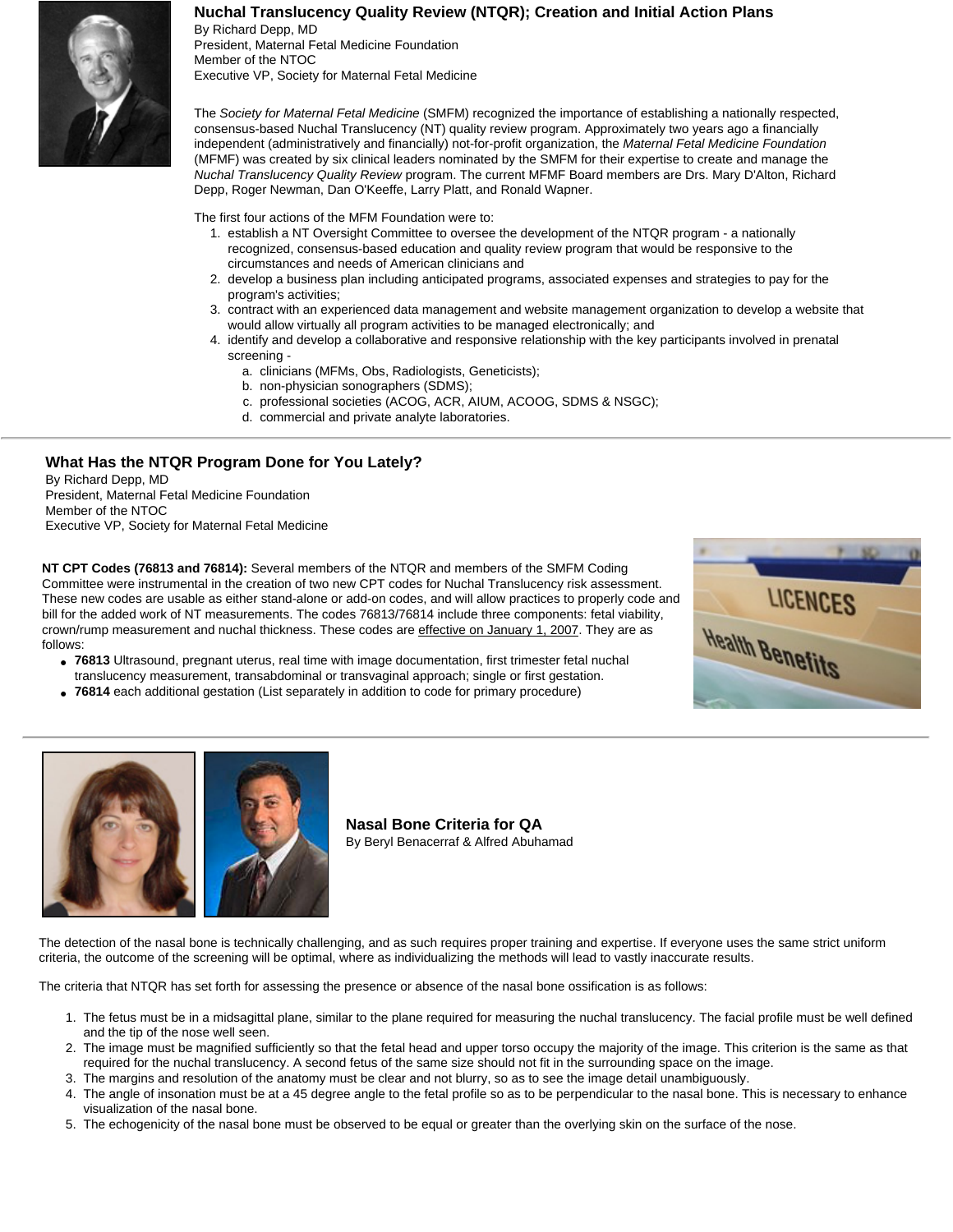**Normal Case Abnormal Case** Abnormal Case Abnormal Case Abnormal Case Abnormal Case



Detecting the presence or absence of nasal bone ossification is difficult and requires practice. There is a learning curve such that sonographers starting their training are far less accurate than those who have been performing the nasal bone assessment for some time. NTQR has suggested that 40 cases is the minimum number required for an experienced sonographer to become proficient in nasal bone assessment. Therefore, NTQR recommends that practitioners and sonographers not start using the nasal bone assessment clinically to determine the risk of aneuploidy until they have performed the evaluation of at least 40 cases and feel comfortable with their technique.

<span id="page-2-0"></span>

**Is it a Myth or a Fact?** By Larry Platt, MD NTOC Member Prof. Ob-Gyn, Geffen School of Medicine at UCLA, Director, Center for Fetal Medicine and Women's Ultrasound

**Is it a Myth or a Fact? "The NTQR credentialing is only for MFM subspecialists and their sonographers."**

#### It's a **MYTH**.

NTQR education and credentialing is open to all interested physicians including General Ob/GYN, Radiologists, or other specialists. They may be M.D.'s or D.O.'s. There is separate credentialing for sonographers.

#### **Is it a Myth or a Fact?**

**"NTQR will only hold educational courses at the professional society (ACOG, AIUM, SMFM, and SDMS) meetings."**

#### It's a **MYTH**.

NTQR has already scheduled meetings in conjunction with many other post graduate courses put on by Medical Centers and other CME providers at free standing courses around the country.

#### **Is it a Myth or a Fact?**

**"NTQR continues to collaborate with principal investigators in the US to provide evidence based studies to analyze best practices."**

#### It's a **FACT**.

The NTQR is made up of clinicians from across the United States who will be participating in studies to provide evidence based studies to determine best practices.

#### **Is it a Myth or a Fact?**

**"NTQR has established its complete program and is not amenable to suggestions from individuals who are not members of the NTOC or participants in the NTQR program."**

#### It's a **MYTH**.

NTQR is a continually evolving program, always interested in hearing suggestion and ideas to improve the program. In fact, we have recently completed our second complete revision of our educational content for our web based and land based courses based on input from participants in these courses.

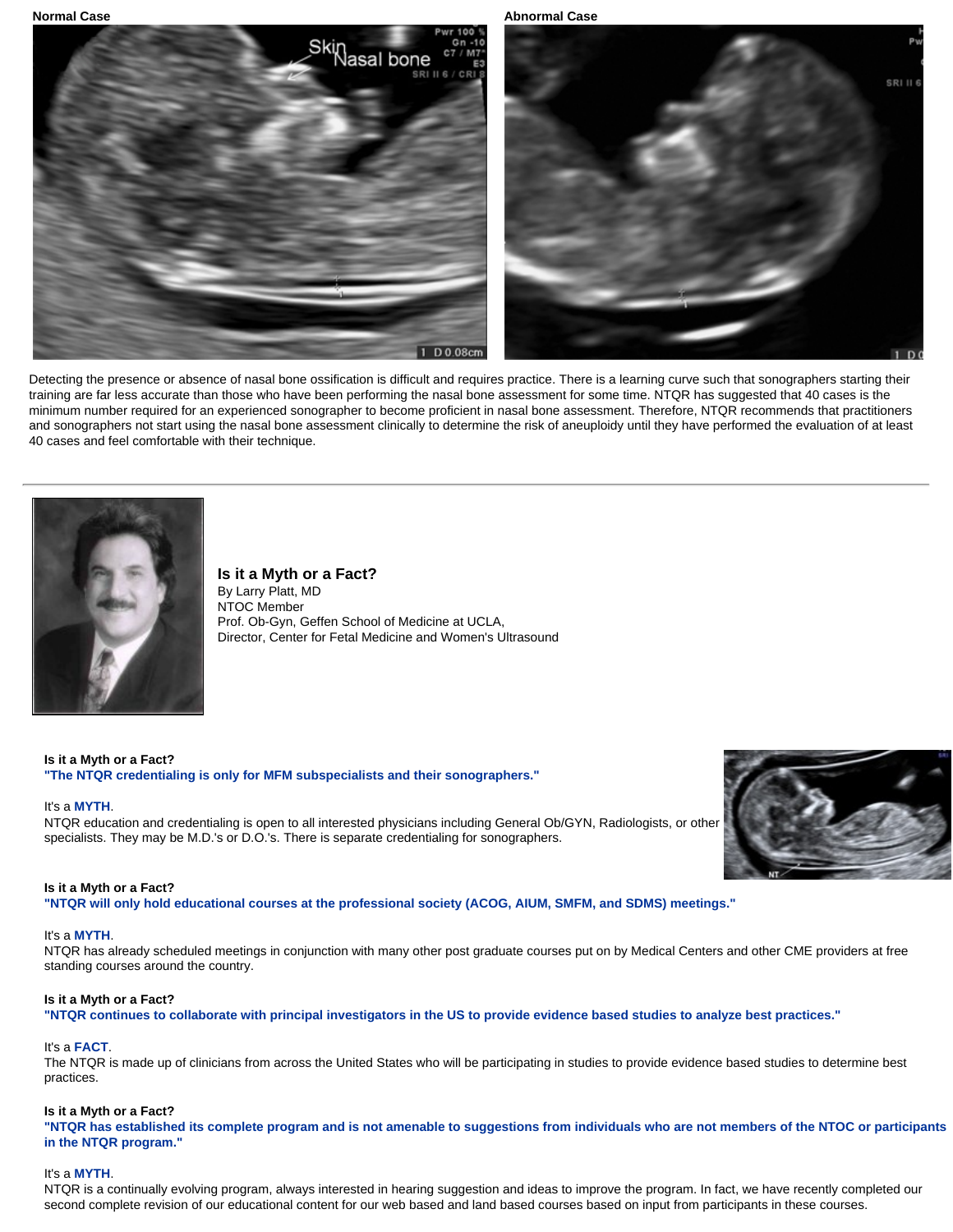<span id="page-3-0"></span>

# **Update on NT Epidemiologic Monitoring Reports** By Kim Dukes

President and CEO, DM-STAT, Inc.

The primary goal of the NTQR program is to aid providers in obtaining reproducible and valid NT measurements. The NTQR program provides didactic training, image review (for proficiency testing) and on-going epidemiologic monitoring. In the image review, each provider submits 10 images to an NTQR image review expert to establish proficiency. Once proficiency is established, epidemiologic monitoring techniques are used to assess quality over time. These techniques are cost effective and provide systematic guidelines to determine how each provider's measurements compare to the population at large. Credentialed providers and their supervisors will receive epidemiologic monitoring reports on a quarterly basis, the first quarter reports for 2007 have been distributed.

One of the components of the epidemiologic report is a graphical display containing the providers observed NT measurements as a function of CRL (see Figure 1 below). The solid line in the figure is the population referent, the points are the provider's NT measurements. The example provided in Figure 1, illustrates that the provider is measuring "within expected range" as compared to Figure 2 where the provider is measuring systematically smaller than expected. It is important to note that the observed measurements are not expected to fall along the line, however, approximately half should be above and half below the line over the entire range of CRLs. We also routinely assess the proportion of NT measurements above the 95th percentile and below the 5th percentile.



**Figure 1: Provider with NT measurements "within expected range" (measuring similar to the population)**

**Figure 2: Provider with NT measurements "outside of the expected range" (measuring systematically smaller than the population)**



In the next issue of the NT Examiner, we will discuss the statistical methods used to determine whether a provider is within or outside of the expected range and the subsequent steps taken by the NTQR. For further information, please contact [Kim.Dukes@DMSTAT.com.](mailto:Kim.Dukes@DMSTAT.com)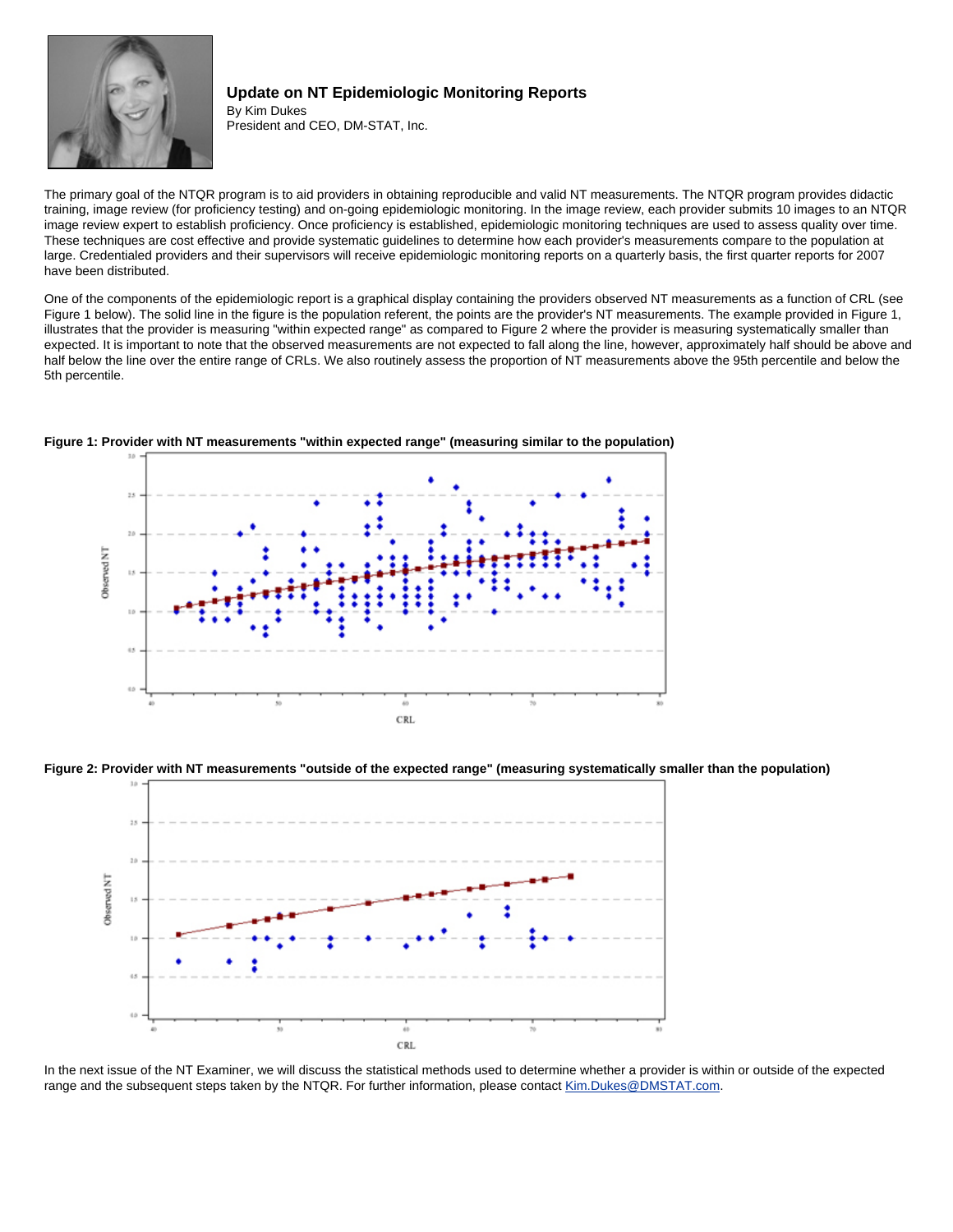## <span id="page-4-0"></span>**Epidemiologic Monitoring Report Dividend**

By Richard Depp, MD President, Maternal Fetal Medicine Foundation Member of the NTOC Executive VP, Society for Maternal Fetal Medicine

January 2007 marks our first quarterly distribution of the NTQR program's epidemiologic reports to credentialed sonographers and their credentialed supervisors. Within days we have received our first dividend. A sonographer report that was outside the expected range was reviewed by the appropriate supervising sonologist who quickly communicated the following to the NTQR: *"Our internal QA confirms what the report NTQR generated suggested; the sonographer's NTs are all over the map. I would like the sonographer to redo the educational module, retake the test, and resubmit images."* The NTQR can respond to that request with educational content, as well as image review and feedback - all quickly done with our web-based program.

The NTQR program's epidemiologic monitoring of NT proficiency offers objective screening of image proficiency and assessment of quality over time for individual providers - but only for NT providers that are NTQR credentialed and who submit a sufficient number of their NT case data to analyte laboratories that cooperate with the NTQR and that in turn exchange NT related data with the NTQR.

The quarterly NTQR Epidemiologic monitoring reports are cost effective and eliminate the need to submit images annually. It's easy for credentialed providers to get started: create a NTQR Provider Practice Account, record the sonologist and sonographer NTQR codes and select clinical data on the lab requisition form for at least 30 cases per year to a lab that participates in the NTQR program. Data for an individual provider can also be aggregated across multiple analyte labs as long as each lab cooperates with the NTQR program.

<span id="page-4-1"></span>

**Genetic Counselor's Corner** By Renee Laux, M.S.

Questions related to First trimester screening will present many challenges during genetic counseling sessions. It will be our task to present this evolving information in a coherent fashion so that patients can make appropriate informed decisions. These are some questions that have been submitted to the Genetic Counselor's corner.

**Q.** My patient wants the screening that, if screen negative, will reassure her the most that the fetus does not have Down syndrome. Timing is not an issue for her as she states that she would not pursue invasive diagnostic testing. What screening would be best?

**A.** Fully Integrated screening. This includes NT measurement with PAPP-A between 11 and 13 6/7 weeks followed by second trimester biochemical screening (MSAFP, BHCG, uE3, and Inhibin) between 15-20 weeks. After which a single final risk assessment for Down Syndrome would be made.

**Q.** My patient is undecided about whether she would have CVS or amniocentesis. She would like biochemical and ultrasound screening that would allow for either diagnostic test, if screening increased her risk. What screening would you recommend?

**A.** Stepwise Sequential Screening. This includes NT measurement with PAPP-A and either free or total BHCG between 11 and 13 6/7 weeks. If screen positive she would have the option of CVS. If she was screen negative, then she would go on to second trimester biochemical screening (MSAFP, BHCG, uE3, and Inhibin) between 15- 20 weeks. She would then have the option for amniocentesis at this point.

**Q.** It was not possible to obtain an NT for my patient at her appointment at 11+3 weeks. She still desires the screening that can reassure her the most. What are her options?

**A.** Serum integrated screening now, or she can return within 2 weeks to see if an NT can be obtained at this later date. If not, have her blood drawn at that time for serum integrated screening.

**Q.** My patient desires screening for Down syndrome and would choose to have a CVS but would not choose to have amniocentesis, as she had complication in a previous pregnancy following an amniocentesis. What screening would be best for her?

**A.** Combined First trimester screening which includes NT measurement with PAPP-A and either free or total BHCG between 11 and 13 6/7 weeks. This would be followed by MSAFP alone in the 2nd trimester to screen for open neural tube and ventral wall defects.

If you have any questions that you would like to submit to future editions of the NT Examiner, please contact Renee Laux at [onedrflslf@yahoo.com.](mailto:onedrflslf@yahoo.com)

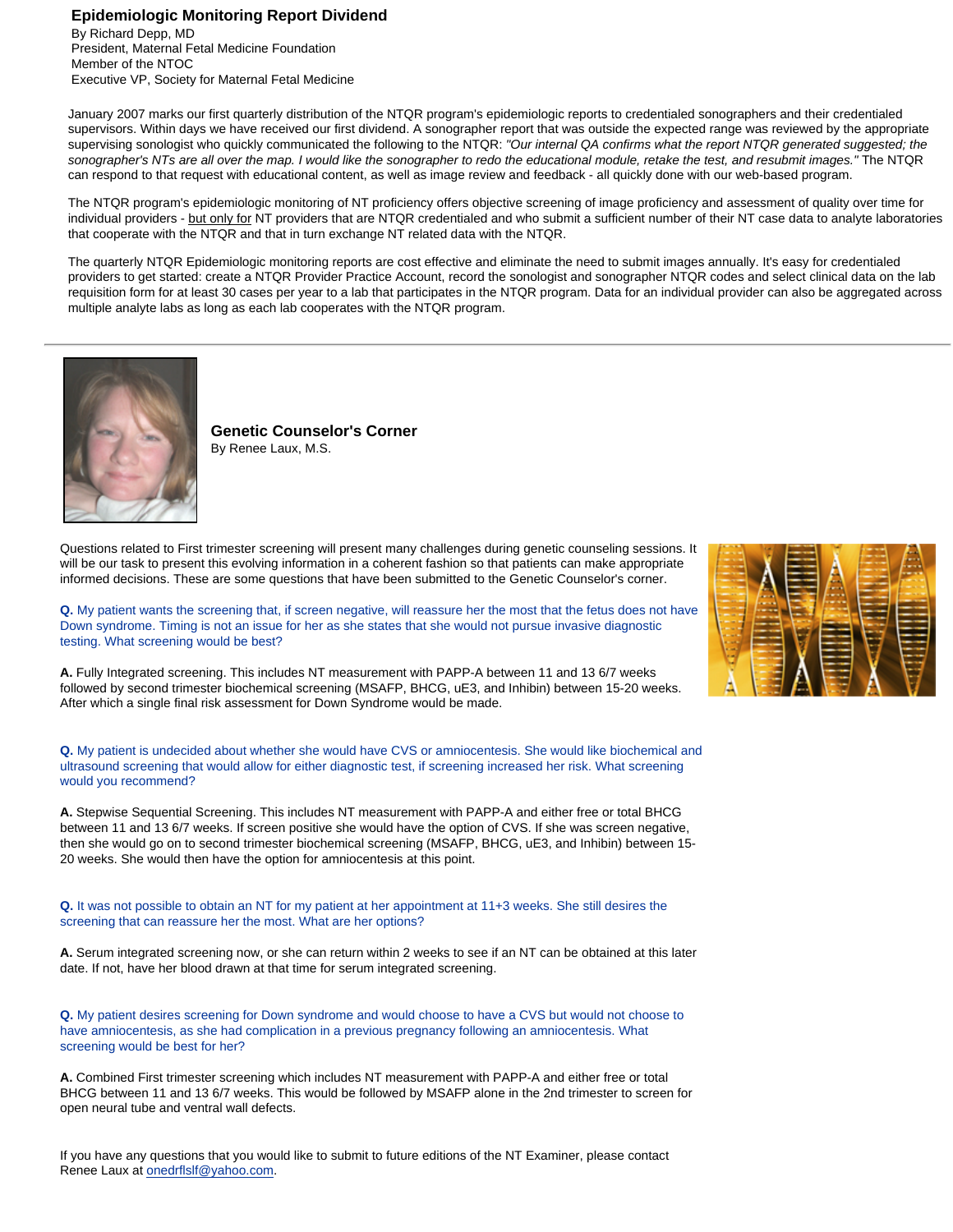<span id="page-5-0"></span>

**Sonographer's Corner** By Anthony E. Swartz, B.S., RT(R), RDMS University of North Carolina - Chapel Hill Department of Obstetrics & Gynecology [aswartz@unch.unc.edu](file:///C|/Projects/NTQR/Newsletters/NT%20Examiner/aswartz@unch.unc.edu)

There is much more to performing NT screening for aneuploidy than just doing the sonogram, and obtaining a good quality images. Even if you are new at NT measurements, you know that patients frequently have questions. Even after having a complete genetic counseling session, patients often will ask the sonographer questions that they forget to ask the genetic counselor. Complex questions should always be redirected back to the genetic counselor or a physician. However, many questions can be answered by the sonographer. You should first know your organization's policy regarding answering patient questions. If you are permitted the latitude to answer questions, are you prepared to answer them?

Much of what we do in sonography is based on research, and NT risk assessment is no different. The first step in preparing for patients' questions is to be aware of the research on NT. That means pulling the papers and spending a little time reading. You will be amazed at how much information can be gained from reading the research that went into NT screening.

Access to these papers, including the FASTER (First and Second Trimester Evaluation of Risk) trial papers, are available through PUBMED [http://www.ncbi.](http://www.ncbi.nlm.nih.gov/entrez/) [nlm.nih.gov/entrez/.](http://www.ncbi.nlm.nih.gov/entrez/) If you do not have access to PUBMED, free articles are available on the web. One such article entitled *"U/S Clinics: Putting the FASTER results into clinical practice"* was written by one of the principal investigators of the FASTER trial, and was published in Contemporary Ob/Gyn on Jan 1, 2007. This article is available for free at [\(http://www.contemporaryobgyn.net/obgyn/article/articleDetail.jsp?id=283484](http://www.contemporaryobgyn.net/obgyn/article/articleDetail.jsp?id=283484)).

Obtaining NT credentialing is the first step in a journey of NT screening. Being familiar with the key studies on NT screening will not only provide a deeper understanding of NT screening, but will also enhance your role as a member of the NT screening team. More importantly, the patient is better served.

### <span id="page-5-1"></span>**NTQR Finances**

By Richard Depp, MD President, Maternal Fetal Medicine Foundation Member of the NTOC Executive VP, Society for Maternal Fetal Medicine

#### **1) How does the EZ-Pass Fee Collection work?**

The NTOC opted to adopt an EZPass approach to collect monitoring fees. This will work similarly to the method used on many toll roads in the US. The users create and pre-fund, a Practice Account. As labs forward patient data to the NTOC, the account is debited. Once the account falls below a predetermined level, it is automatically replenished. The EZPass approach avoids the necessity of submitting invoices to participating providers, which would result in additional costs to the NTQR as well as to the provider's practice. The fee may be prepaid by check or periodically by Credit card in much the same way as with other periodic fees.

It is necessary for the provider's practice to register a **Physician Provider Account** (PPA) which is necessary for the linkages to create NTQR's quarterly epidemiologic monitoring reports for NTQR credentialed providers in the practice. It is also necessary to provide a financial linkage and promote a number of efficiencies with regard to consolidation of fees.

In future issues we will discuss other Financial issues such as - what services the fees cover, management of surpluses and deficits and the relative merits of a Member fee versus a Click Fee.

## <span id="page-5-2"></span>**Criteria for Nuchal Translucency (NT) Measurements**

By Steven L. Warsof, MD Prof. Ob-Gyn, Eastern Virginia Medical School Director, Center for Advanced Fetal Therapy

This will be the first in a series of articles for the NT Examiner to clarify the nine criteria established by the Nuchal Translucency Quality Review (NTQR) Program for NT measurements. It is the goal of the NTQR to standardize the NT measurement. It is critical for First Trimester Risk Assessment that the NT measurement be done uniformly, correctly, and precisely. The NT measurement is unique in diagnostic obstetrical ultrasound as fractions of mm's can make significant differences in individual risk assessment for Down Syndrome, patient's decisions for diagnostic testing, and the overall effectiveness of any Down Syndrome screening program.

Nuchal Translucency measurements must be between 10 3/7 weeks and 13 6/7 weeks gestation. This is equivalent to a CRL measurement between 38-84 mm. In this window of time CRL accuracy for gestational dating is 3-5 days. The CRL measurement must be included with NT measurement as the NT measurement is converted into multiples of the mean (MOM) for the CRL. The measured CRL is not the actual anatomic CRL but rather the longest straight line measurement of the fetus while its head is maintained in the neutral position. See figure 1. Unlike the NT measurement in which the longest of three good measurements is used, the CRL uses the average from 3 good measurements. NT measurements can be obtained either transabdominally or endovaginally.

- 1. **Margins of the NT edges are clear.** Although this may seem obvious, it is critical that the margins of the fetal skin edges and facial structures are crisp and clean. Fuzzy images will make measurements inaccurate. The angle of insonation needs to be perpendicular to the NT space. Any misalignment will introduce inaccuracy. In addition the NT lines themselves should be clear. Fuzzy lines will make caliper placement inaccurate.
- 2. **Fetus in Midsagital Plane.** The NT measurement should only be made in the midsagital view with the fetal spine seen in cervical and thoracic regions. The tip of the nose should be clear in fetal profile. The third and fourth ventricles of the fetal CNS are also frequently seen. Structures not in the mid line should not be seen. If fetal ribs, stomach or heart are seen in the NT image, this would indicate an oblique scan which is not in the midsagital plane and therefore would be an inappropriate image for NT measurement.